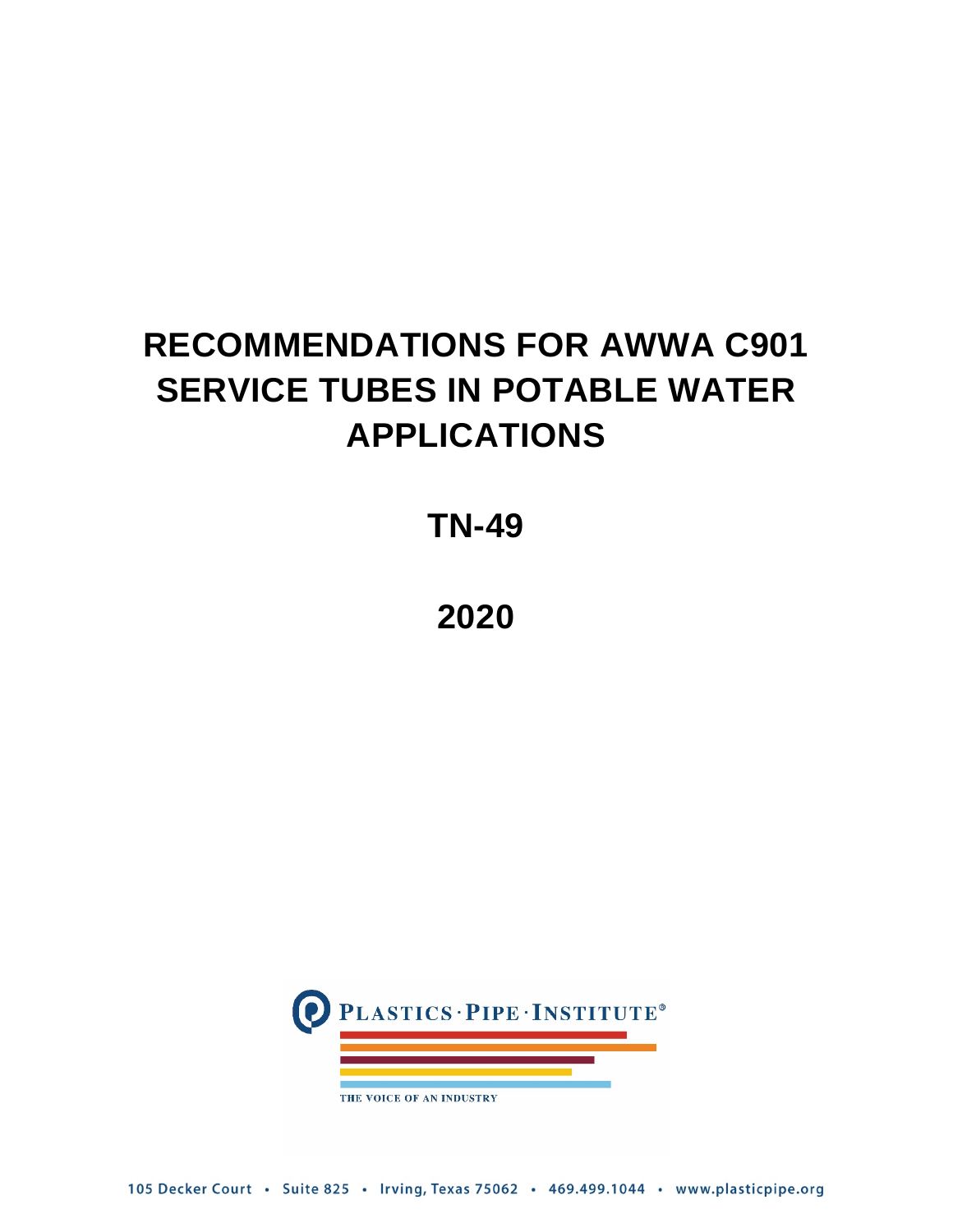## **Foreword**

This technical note was developed and published with the technical help and financial support of the members of the Plastics Pipe Institute (PPI). These members have shown their commitment to developing and improving quality products by assisting standards development organizations in the development of standards, and also by developing design aids and reports to help engineers, code officials, specifying groups, contractors and users.

The purpose of this technical note is to provide general information about the history of the development of high-density polyethylene (HDPE) service tubing and the various standards which apply to these products. The technical note may also be used as a guide for selecting appropriate standard specifications for users and specifiers.

The PPI has prepared this technical note as a service to the industry. The information in this report is offered in good faith and believed to be accurate at the time of its preparation, but is offered "as is" without any express or implied warranty, including WARRANTIES OF MERCHANTABILITY AND FITNESS FOR A PARTICULAR PURPOSE. Additional information may be needed in some areas, especially with regard to unusual or special applications. Consult the manufacturer or material supplier for more detailed information. A list of member manufacturers is available on the PPI website. PPI does not endorse the proprietary products or processes of any manufacturer and assumes no responsibility for compliance with applicable laws and regulations.

The Plastics Pipe Institute, Inc.

<https://www.plasticpipe.org/>

This Technical Note, TN-49, was first issued in June 2017 and was revised in September 2020.

© The Plastics Pipe Institute, Inc. 2020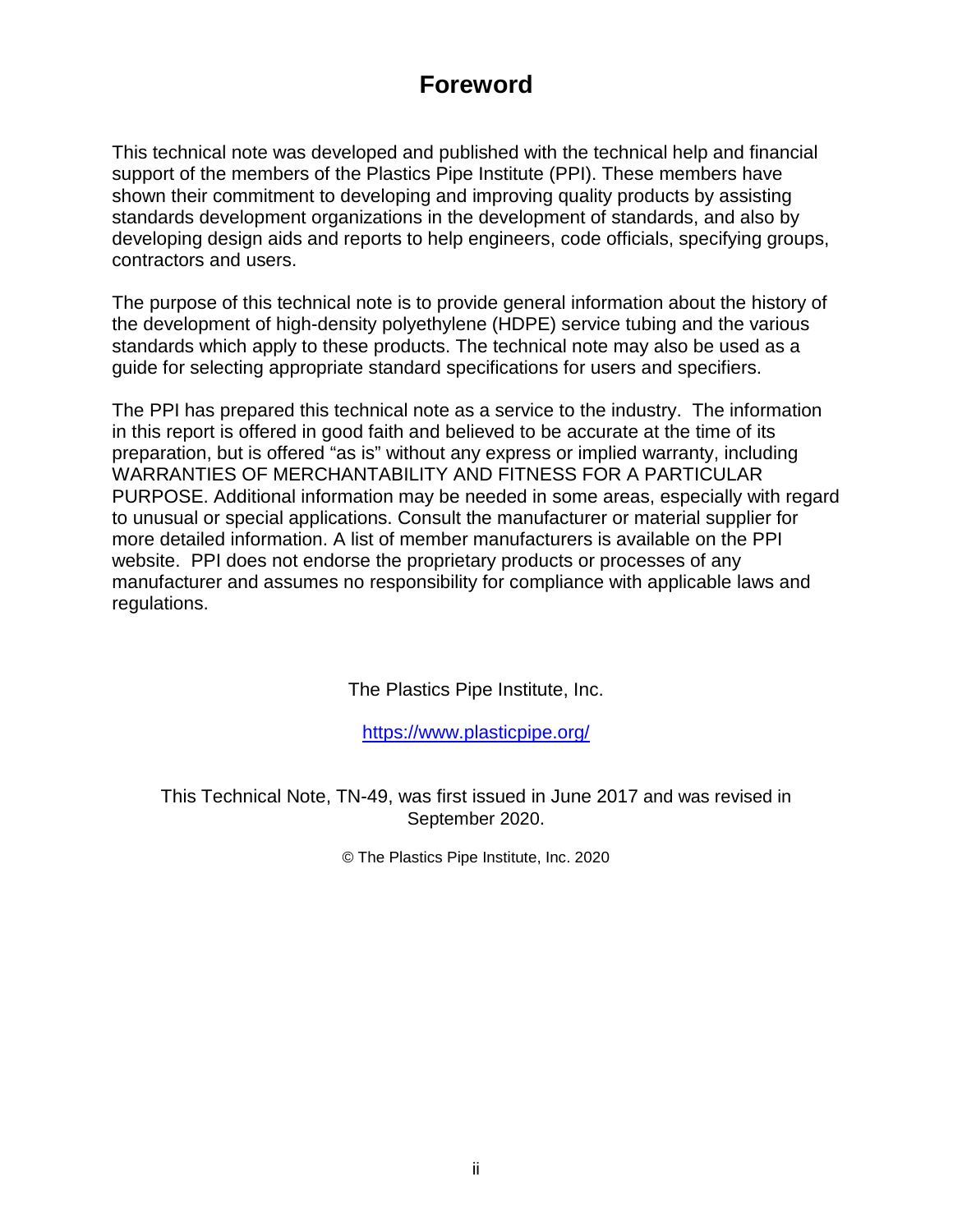## **Table of Contents**

## **List of Tables**

| Table 2: F <sub>size</sub> Factor for use in TN-44 calculations for AWWA C901 Pipe and Tubing  3 |  |
|--------------------------------------------------------------------------------------------------|--|
| Table 3: Resistance to Disinfectants at Selected Utilities using PE4710 CC3 3                    |  |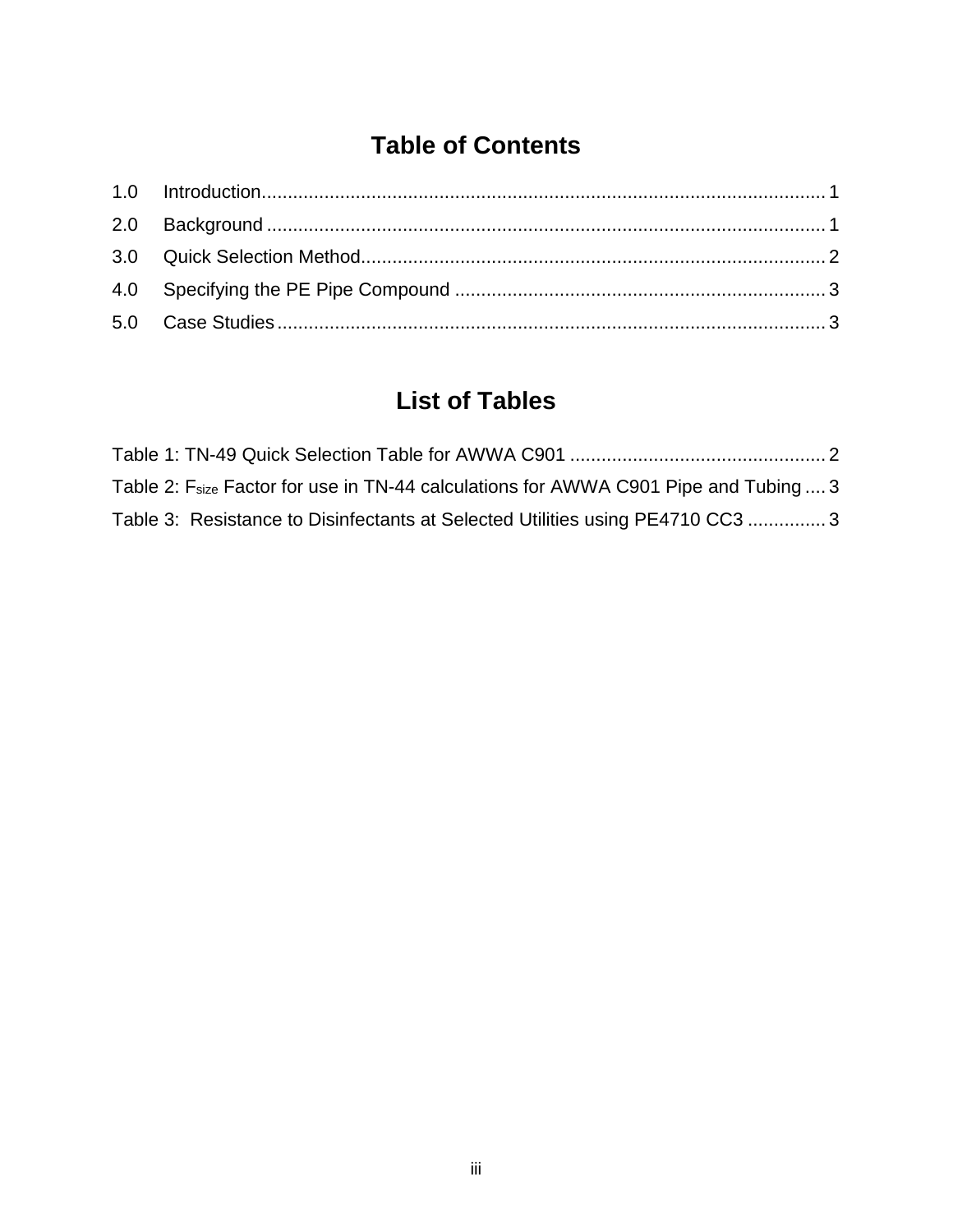## **RECOMMENDATIONS FOR AWWA C901 SERVICE TUBES IN POTABLE WATER APPLICATIONS PPI TN-49**

#### <span id="page-3-0"></span>1.0 INTRODUCTION

On June 23, 2020, the American Water Works Association 263 Committee reached consensus and approved revisions to ANSI/AWWA C901-17 "Polyethylene (PE) Pressure Pipe and Tubing, ¾ In. (19 mm) Through 3 In. (76 mm), for Water Service." The updated Standard is expected to be published in 2021. It will require the use of only PE4710 compounds with the highest oxidative resistance performance class, CC3. In addition, all AWWA C901 pipe will be made at SDR 9.

Based on these AWWA C901 requirements, this PPI Technical Note provides a quick and simple guide for the selection of PE water service tubes for use in potable water applications with chlorine and chloramine disinfectant residuals. Users can compare their operating conditions to the Quick Selection Table to determine whether additional analysis is required. Most AWWA C901 users will find their operating environment readily satisfied by specifying SDR 9 tubes using compounds with CC3, and will achieve projections of 100 year+ resistance to the disinfectants.

This Technical Note addresses chlorine and chloramine usage as a secondary disinfectant. Chlorine Dioxide (ClO<sub>2</sub>) as a secondary disinfectant residual is not covered by this guidance. At this time, PE pipe is not recommended with these  $ClO<sub>2</sub>$ applications because further research is needed to determine performance. Refer to the pipe manufacturer for  $ClO<sub>2</sub>$  applications.

#### <span id="page-3-1"></span>2.0 BACKGROUND

Polyethylene (PE) pipes intended for potable water applications contain additives to provide resistance to the long-term oxidizing effects of water disinfectants. Research programs conducted on PE piping compounds resulted in the development of a model that projects the performance of PE pipes in long-term chlorinated potable water service.<sup>[1](#page-3-2)</sup> The model is based on accelerated testing of many PE compounds in accordance with ASTM F[2](#page-3-3)263<sup>2</sup> and the model allows the projection of the performance of PE pipes to specific end-use service conditions.

PE pipe compounds specified for potable water applications are categorized for oxidative resistance performance in accordance with ASTM D[3](#page-3-4)350<sup>3</sup> based on ASTM F2263 testing. Per the revised AWWA C901 (2021), the acceptable oxidative resistance category is CC3. As such, PPI TN-49 guidance is also based on the use of the highest category PE compound, CC3.

<span id="page-3-2"></span> <sup>1</sup> Jana Technical Report, "JP 916: Jana Mode 3 Shift Functions", March 2012

<span id="page-3-3"></span><sup>2</sup> ASTM F2263, *Test Method for Evaluating the Oxidative Resistance of Polyethylene (PE) Pipe to Chlorinated Water, West Conshohocken, PA*

<span id="page-3-4"></span><sup>3</sup> *ASTM D3350, Standard Specification for Polyethylene Plastics Pipe and Fittings Materials, West Conshohocken, PA*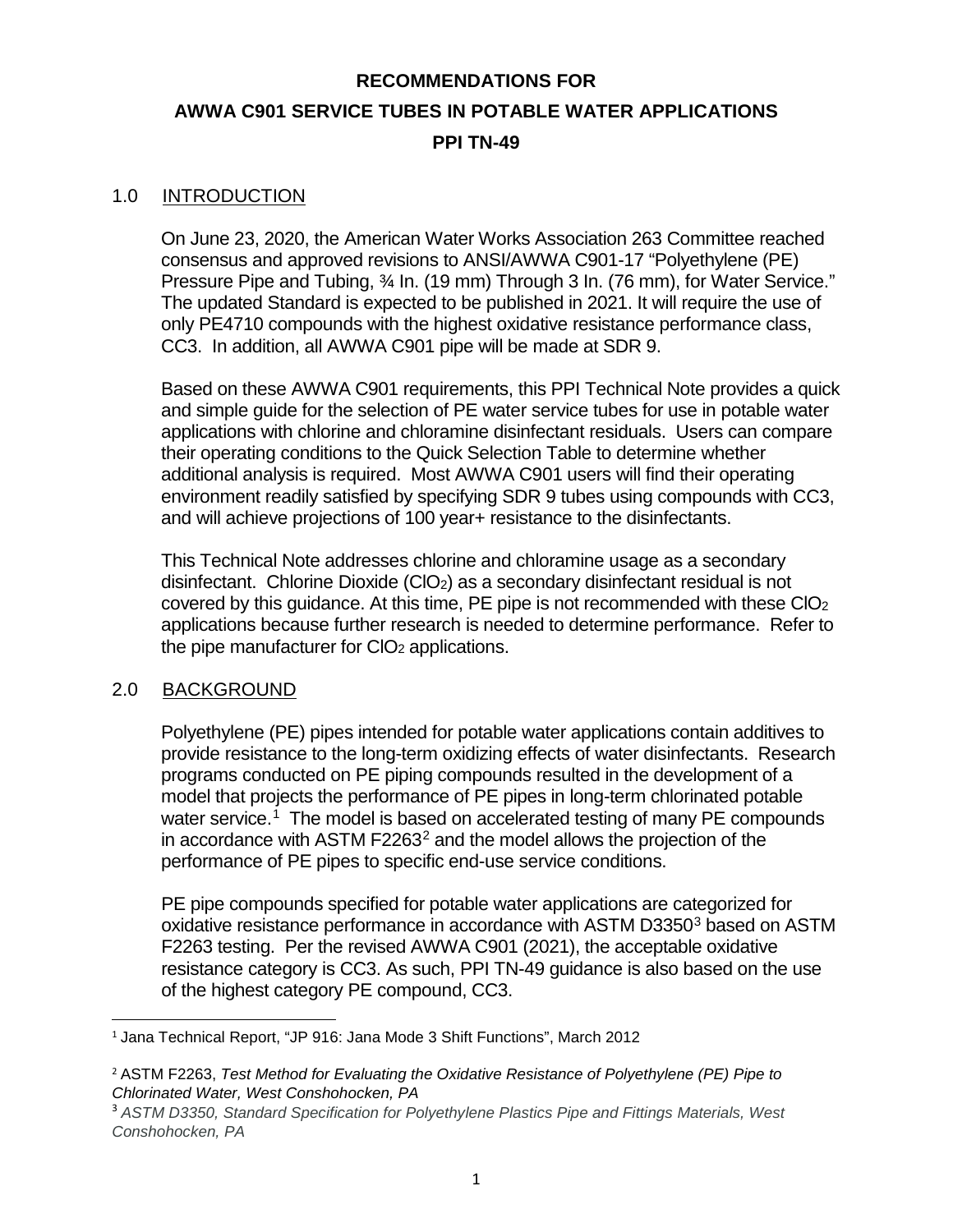#### <span id="page-4-0"></span>3.0 QUICK SELECTION METHOD

The service life of a water tubing system depends on many factors. The long-term resistance to disinfectants is one of these factors. To simplify the selection of PE service tubes in the vast majority of applications, PPI developed the TN-49 Quick Selection Table (Table 1 below) to provide users with an easy to assess 100-year oxidative resistance pipe solution.

Users specifying PE compounds with CC3 categorization and with operating conditions within Table 1 designated ranges have projected resistance to disinfectant conditions of at least 100 years.

For example:

- Utility A, using a PE 4710 CC3 compound, has an average annual water temperature of 60°F, an average **chlorine** residual of 1.1 ppm, average pH of 7.4, and an average working pressure of 125 psi. The chlorine residual and pH values are within the Quick Selection Table ranges, so the Quick Selection method applies and confirms the resistance to disinfectant conditions of at least 100 years for all AWWA C901 sizes.
- Utility B, using a PE 4710 CC3 compound, has an average annual water temperature of 73°F, an average **chloramine** residual of 2.2 ppm, average pH of 6.8, and an average working pressure of 250 psi. Table 1 indicates that there are no limits on chloramine residual and pH values. Thus, the Quick Selection Table confirms the resistance to disinfectant conditions of at least 100 years for all AWWA C901 sizes.

<span id="page-4-1"></span>

| PE Compound Oxidative Resistance Category                                 | PE 4710 CC3                          |                         |            |       |            |
|---------------------------------------------------------------------------|--------------------------------------|-------------------------|------------|-------|------------|
| Average Annual Water Temperature *                                        | $\leq 73$ °F                         |                         |            |       |            |
| <b>Residual Disinfectant Type</b>                                         | <b>Chloramine</b><br><b>Chlorine</b> |                         |            |       |            |
| <b>Average Disinfectant Residual</b>                                      | No limit                             | $\leq$ 2.0 ppm          |            |       |            |
| Average pH                                                                | No limit                             | $\geq 7.0$              |            |       |            |
| <b>Nominal Pipe Size (inches)**</b>                                       | $\geq \frac{3}{4}$                   | $\frac{3}{4}$<br>3<br>2 |            |       |            |
| <b>Average Working Pressure (psig)</b>                                    | $\leq 250$                           | $≤ 142$                 | $\leq 152$ | ≤ 181 | $\leq 202$ |
| Projected Oxidative Resistance under the<br>specific operating conditions | $\geq$ 100 years                     |                         |            |       |            |

|  |  |  | Table 1: TN-49 Quick Selection Table for AWWA C901 |  |  |  |
|--|--|--|----------------------------------------------------|--|--|--|
|--|--|--|----------------------------------------------------|--|--|--|

The Average Annual Water Temperature (AAWT) is a weighted average of the daily water temperature, not the highest temperature observed in the system, experienced by the pipe or tubing. In situations where the service lines are buried just beneath the pavement, a higher water temperature estimate for the AAWT may be required.

\*\* Dimensional Ratio SDR 9 per AWWA C901